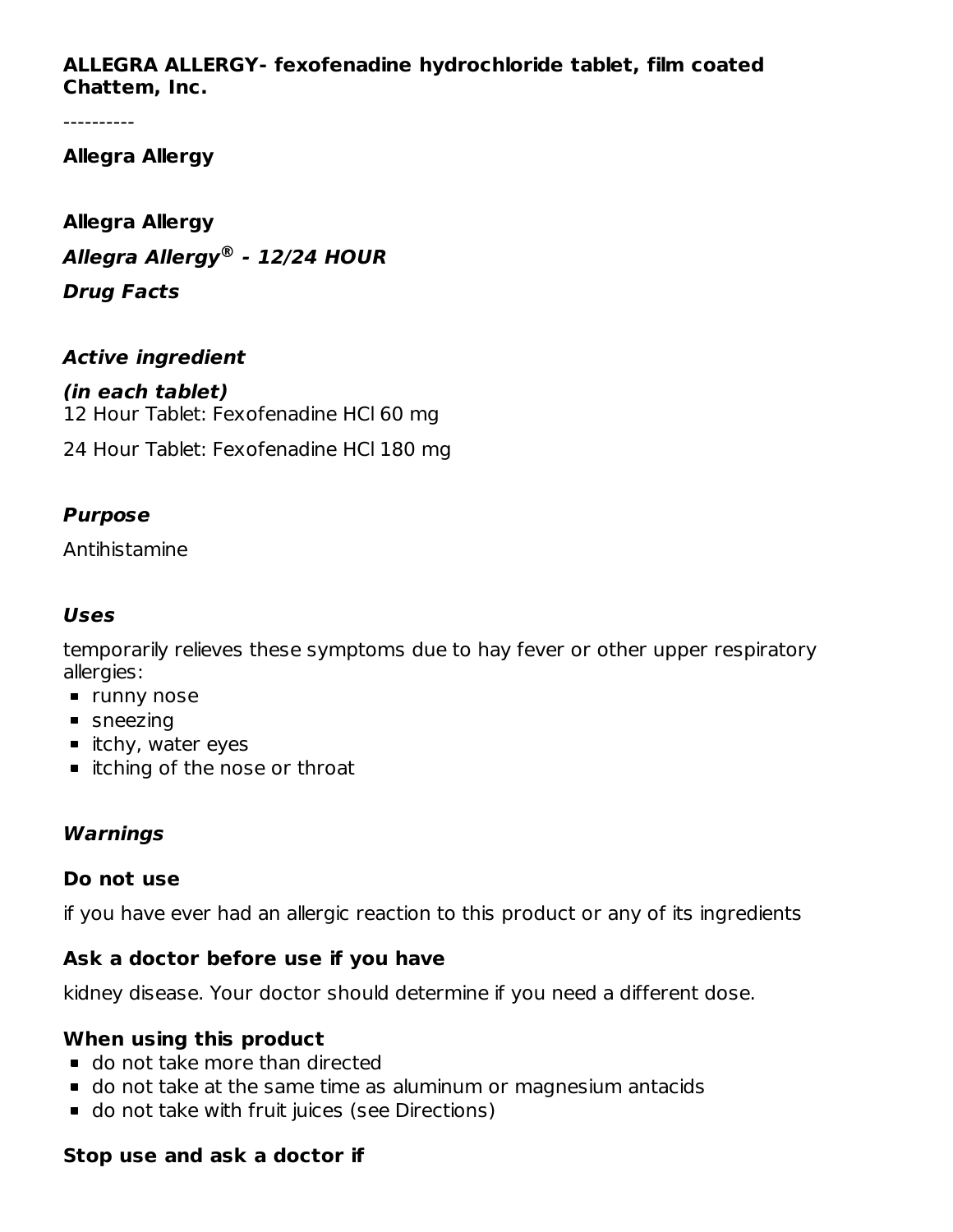an allergic reaction to this product occurs. Seek medical help right away.

# **If pregnant or breast-feeding,**

ask a health professional before use.

#### **Keep out of reach of children.**

In case of overdose, get medical help or contact a Poison Control Center right away.

# **Allegra 12 Hour Directions**

| adults and children 12 years of age $\begin{array}{c} \text{and} \\ \text{do not take} \end{array}$<br>and over | take one 60 mg tablet with water every 12 hours;<br>more than 2 tablets in 24 hours |
|-----------------------------------------------------------------------------------------------------------------|-------------------------------------------------------------------------------------|
| children under 12 years of age                                                                                  | do not use                                                                          |
| adults 65 years of age and older                                                                                | ask a doctor                                                                        |
| consumers with kidney disease                                                                                   | ask a doctor                                                                        |

# **Allegra 24 Hour Directions**

| adults and children 12 years of age<br>and over | take one 180 mg tablet with water once a day; do<br>not take<br>more than 1 tablet in 24 hours |
|-------------------------------------------------|------------------------------------------------------------------------------------------------|
| children under 12 years of age                  | do not use                                                                                     |
| adults 65 years of age and older                | ask a doctor                                                                                   |
| consumers with kidney disease                   | ask a doctor                                                                                   |

#### **Other information**

- safety sealed: do not use if carton is opened or if individual blister units are torn or opened or if inner foil seal on bottle is torn or missing
- store between 20 $^{\circ}$  and 25 $^{\circ}$ C (68 $^{\circ}$  and 77 $^{\circ}$ F)
- **protect from excessive moisture**

# **Inactive ingredients**

colloidal silicon dioxide, croscarmellose sodium, hypromellose, iron oxide blends, magnesium stearate, microcrystalline cellulose, polyethylene glycol, povidone, pregelatinized starch, titanium dioxide

# **Questions or comments?**

call toll-free **1-800-633-1610** or www.allegra.com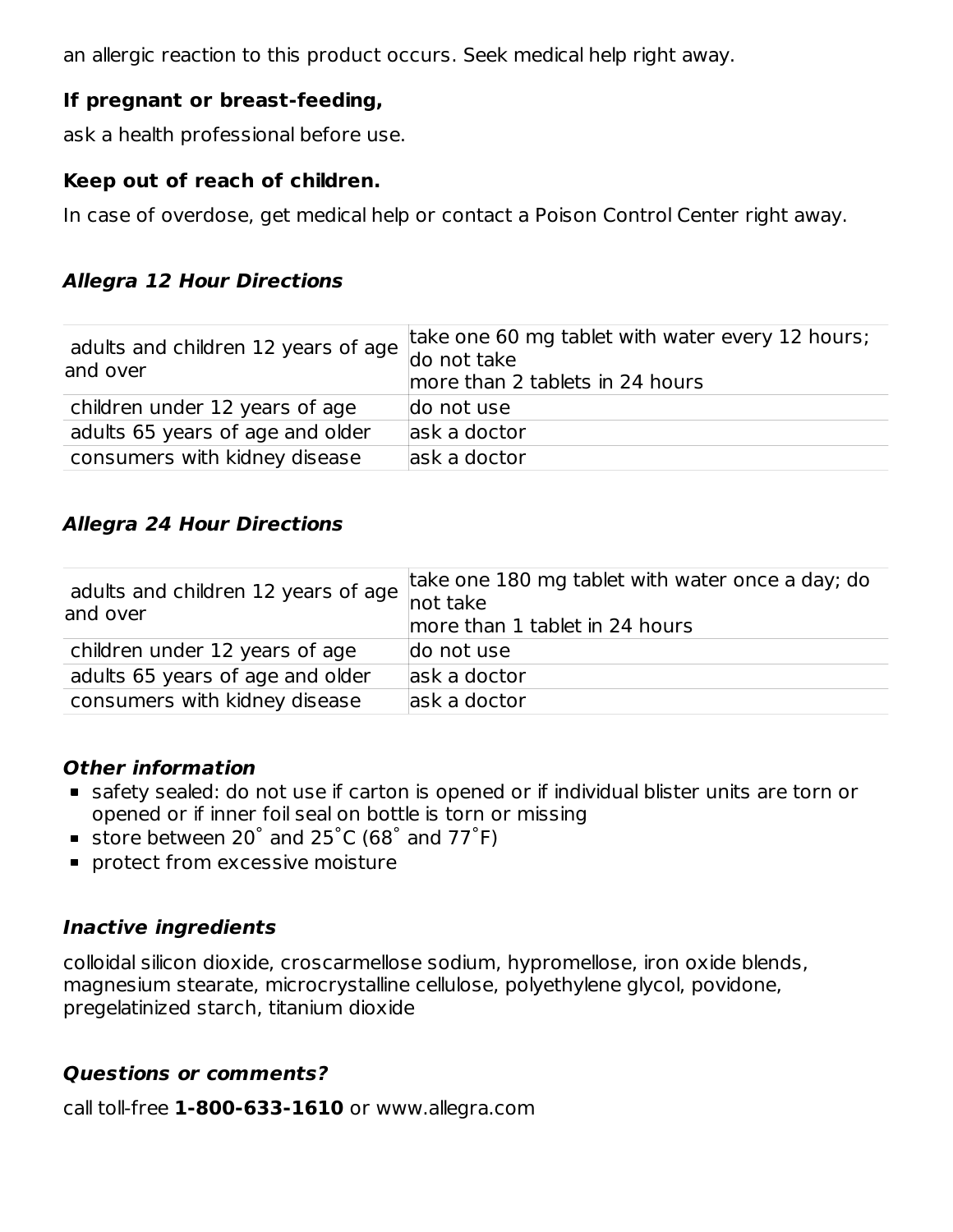# **PRINCIPAL DISPLAY PANEL**

NDC 41167-4131-4 Allegra ALLERGY 60 mg/ antihistamine 12 HR 24 TABLETS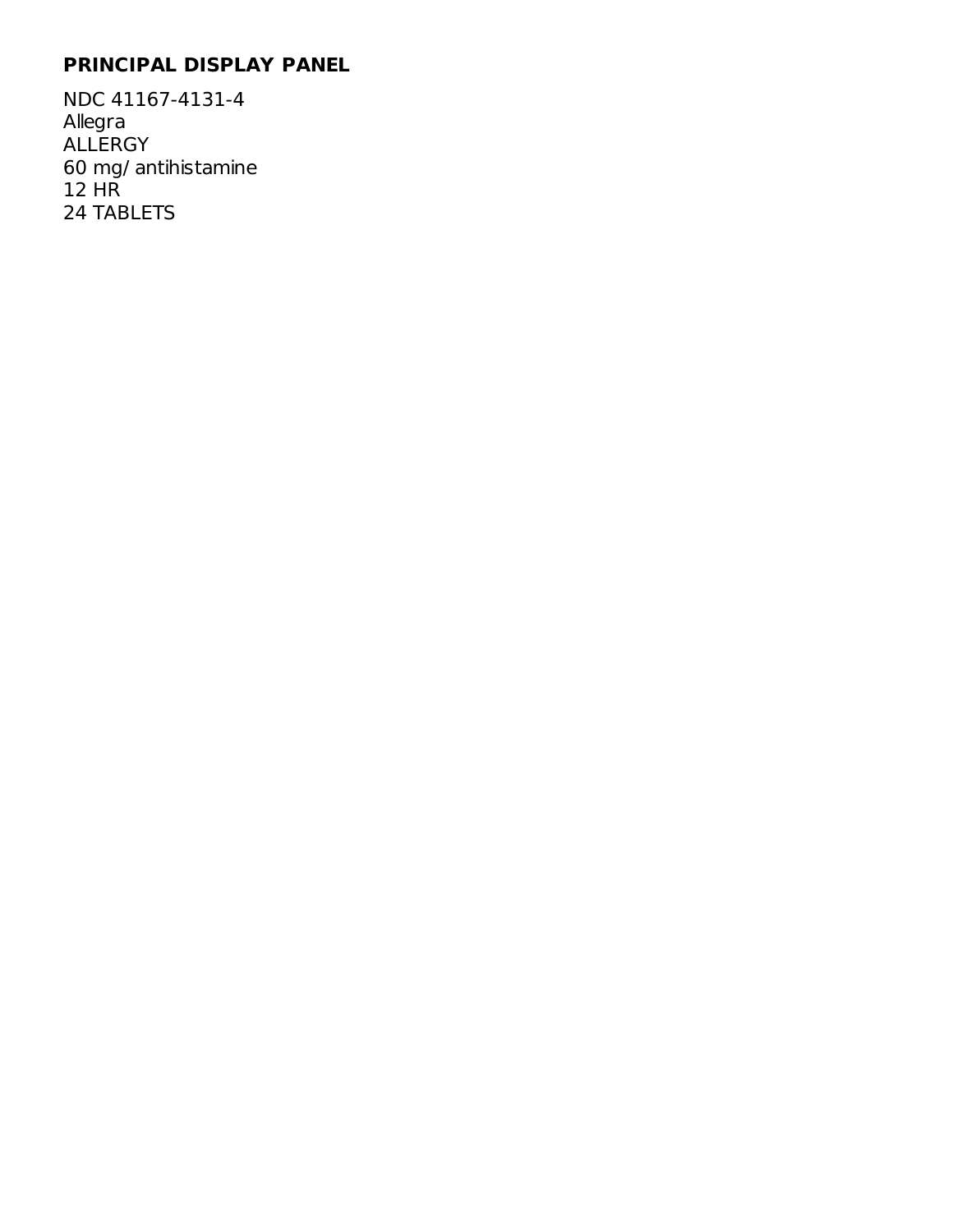

# **PRINCIPAL DISPLAY PANEL**

NDC 41167-4120-3 Allegra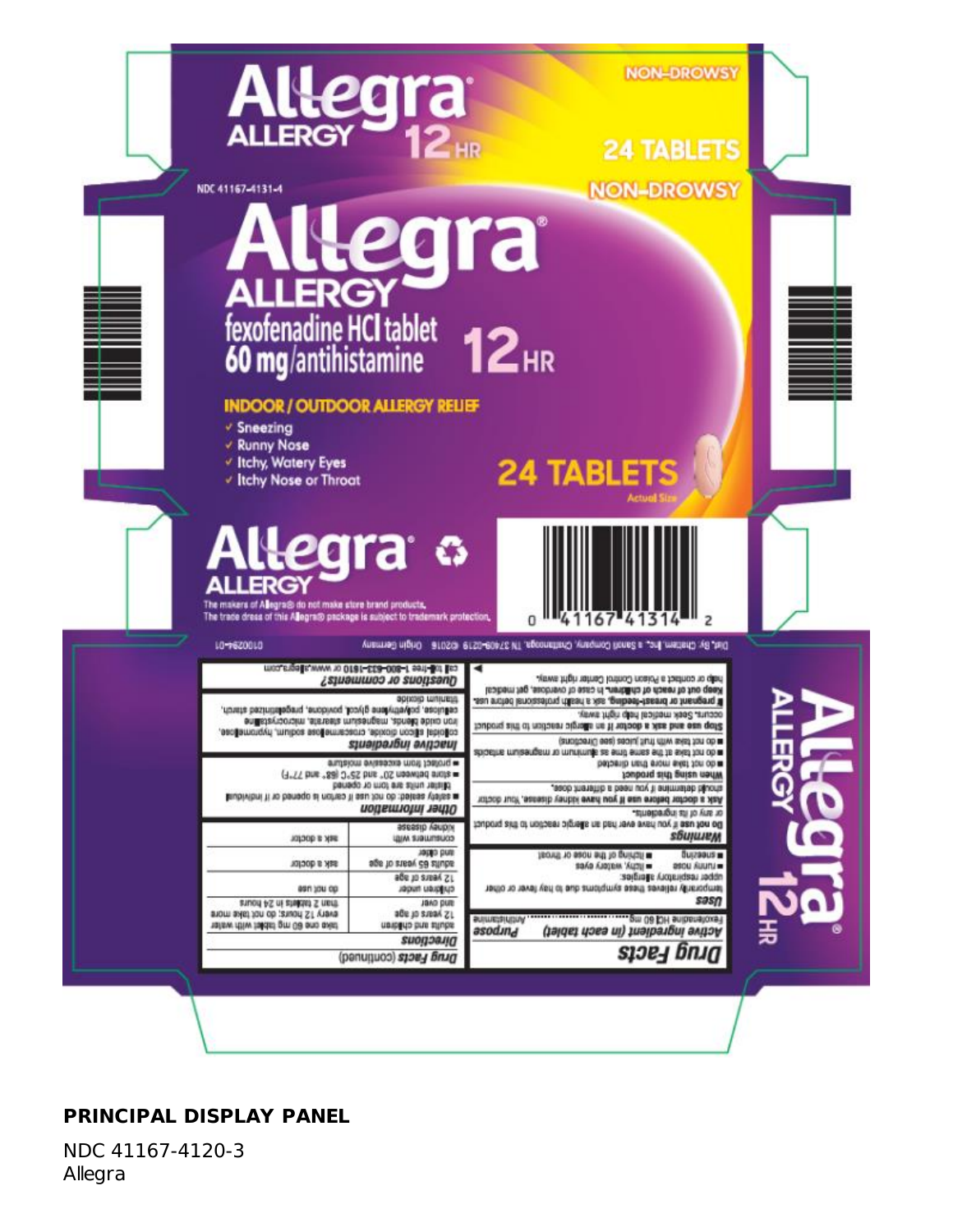ALLERGY 180 mg/ antihistamine 24 HR 30 TABLETS



# **PRINCIPAL DISPLAY PANEL**

Allegra ALLERGY 180 mg/ antihistamine 24 HR 40 TABLETS

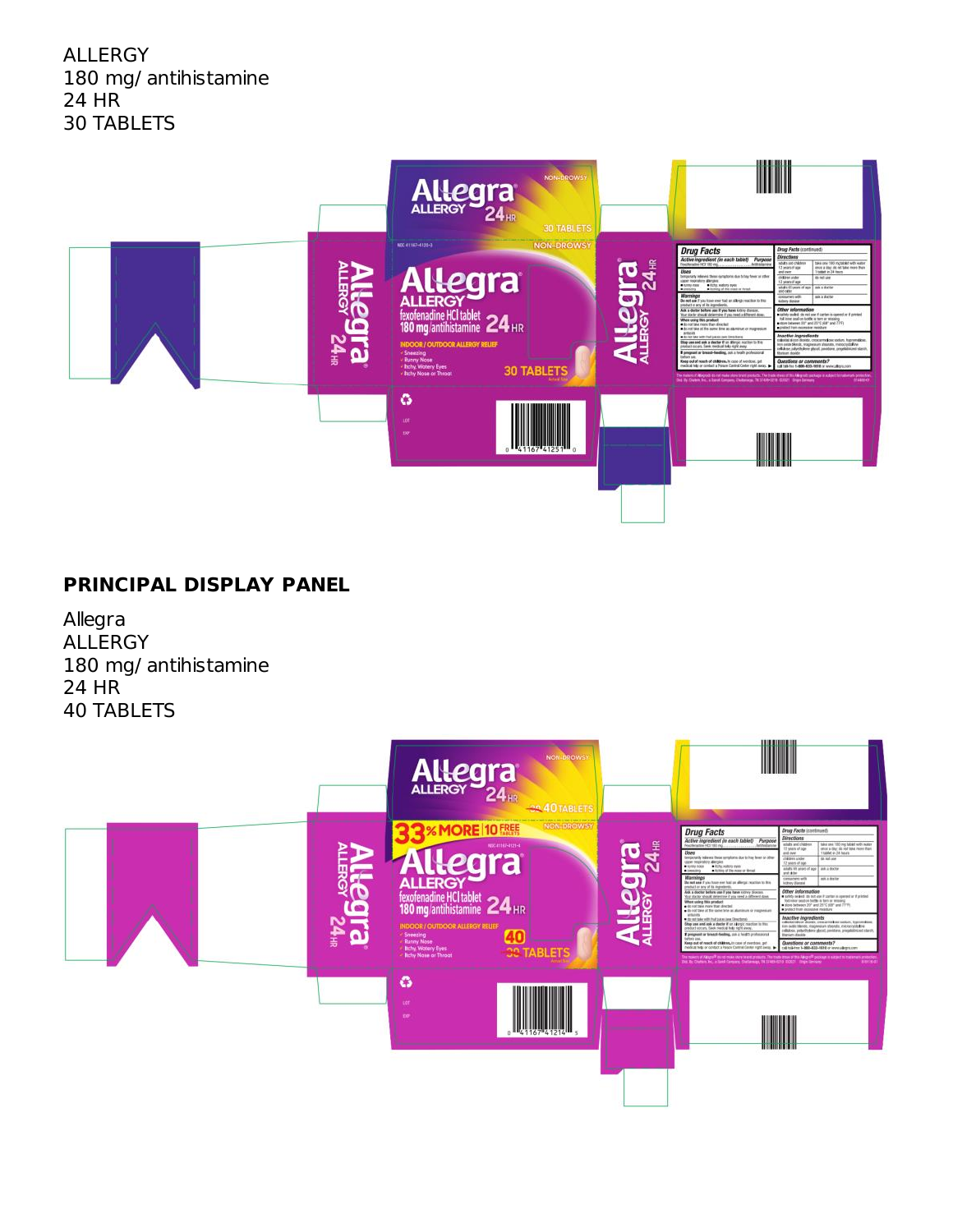# **PRINCIPAL DISPLAY PANEL**

Allegra ALLERGY 180 mg/ antihistamine 24 HR 90 TABLETS

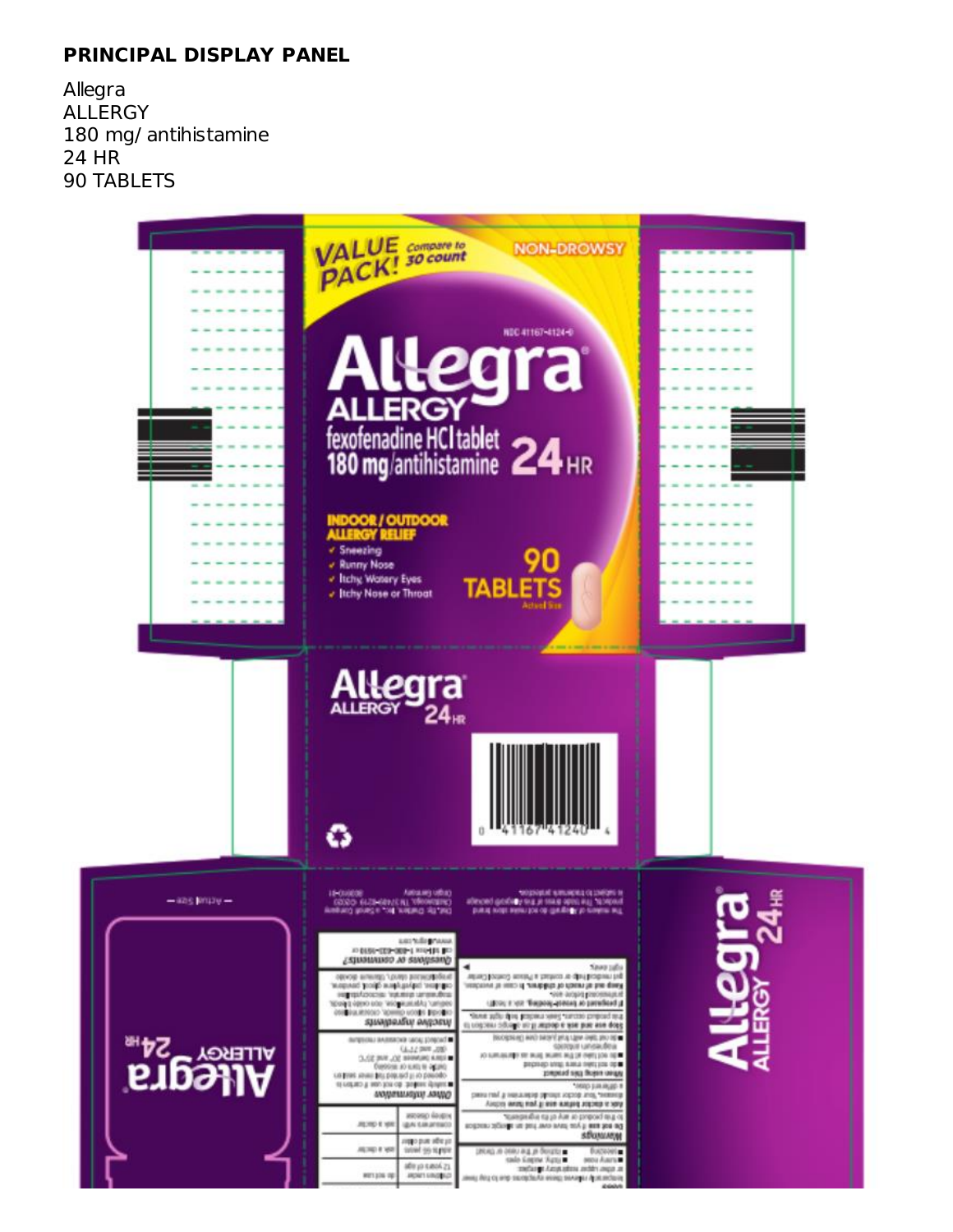|                   |                      | 魯 |
|-------------------|----------------------|---|
| <b>NON-DROWSY</b> |                      |   |
| <b>90 TABLETS</b> |                      |   |
|                   | Allegra <sup>®</sup> |   |

| <b>ALLEGRA ALLERGY</b>                                                            |                        |                        |                           |                                             |                |                 |
|-----------------------------------------------------------------------------------|------------------------|------------------------|---------------------------|---------------------------------------------|----------------|-----------------|
| fexofenadine hydrochloride tablet, film coated                                    |                        |                        |                           |                                             |                |                 |
|                                                                                   |                        |                        |                           |                                             |                |                 |
| <b>Product Information</b>                                                        |                        |                        |                           |                                             |                |                 |
| <b>Product Type</b>                                                               |                        | <b>HUMAN OTC DRUG</b>  | <b>Item Code (Source)</b> |                                             | NDC:41167-4131 |                 |
| <b>Route of Administration</b>                                                    | ORAL                   |                        |                           |                                             |                |                 |
|                                                                                   |                        |                        |                           |                                             |                |                 |
|                                                                                   |                        |                        |                           |                                             |                |                 |
| <b>Active Ingredient/Active Moiety</b>                                            |                        |                        |                           |                                             |                |                 |
|                                                                                   | <b>Ingredient Name</b> |                        |                           | <b>Basis of Strength</b>                    |                | <b>Strength</b> |
| FEXOFENADINE HYDROCHLORIDE (UNII: 2S068B75ZU) (FEXOFENADINE -<br>UNII:E6582LOH6V) |                        |                        |                           | <b>FEXOFENADINE</b><br><b>HYDROCHLORIDE</b> |                | 60 mg           |
|                                                                                   |                        |                        |                           |                                             |                |                 |
| <b>Inactive Ingredients</b>                                                       |                        |                        |                           |                                             |                |                 |
|                                                                                   |                        | <b>Ingredient Name</b> |                           |                                             |                | <b>Strength</b> |
| <b>SILICON DIOXIDE (UNII: ETJ7Z6XBU4)</b>                                         |                        |                        |                           |                                             |                |                 |
| <b>CROSCARMELLOSE SODIUM (UNII: M280L1HH48)</b>                                   |                        |                        |                           |                                             |                |                 |
| HYPROMELLOSES (UNII: 3NXW29V3WO)                                                  |                        |                        |                           |                                             |                |                 |
| MAGNESIUM STEARATE (UNII: 70097M6I30)                                             |                        |                        |                           |                                             |                |                 |
| CELLULOSE, MICROCRYSTALLINE (UNII: OP1R32D61U)                                    |                        |                        |                           |                                             |                |                 |
| POLYETHYLENE GLYCOL, UNSPECIFIED (UNII: 3WQ0SDWIA)                                |                        |                        |                           |                                             |                |                 |
| POVIDONE (UNII: FZ989GH94E)                                                       |                        |                        |                           |                                             |                |                 |
| TITANIUM DIOXIDE (UNII: 15FIX9V2JP)                                               |                        |                        |                           |                                             |                |                 |
| <b>STARCH, CORN (UNII: O8232NY3SJ)</b>                                            |                        |                        |                           |                                             |                |                 |
| <b>BROWN IRON OXIDE (UNII: 1N032N7MFO)</b>                                        |                        |                        |                           |                                             |                |                 |
|                                                                                   |                        |                        |                           |                                             |                |                 |
| <b>Product Characteristics</b>                                                    |                        |                        |                           |                                             |                |                 |
| Color                                                                             | orange (peach)         |                        | <b>Score</b>              |                                             | no score       |                 |
| <b>Shape</b>                                                                      | <b>OVAL</b>            |                        | <b>Size</b>               |                                             | 12mm           |                 |
| <b>Flavor</b>                                                                     |                        |                        | <b>Imprint Code</b>       |                                             | 06:E           |                 |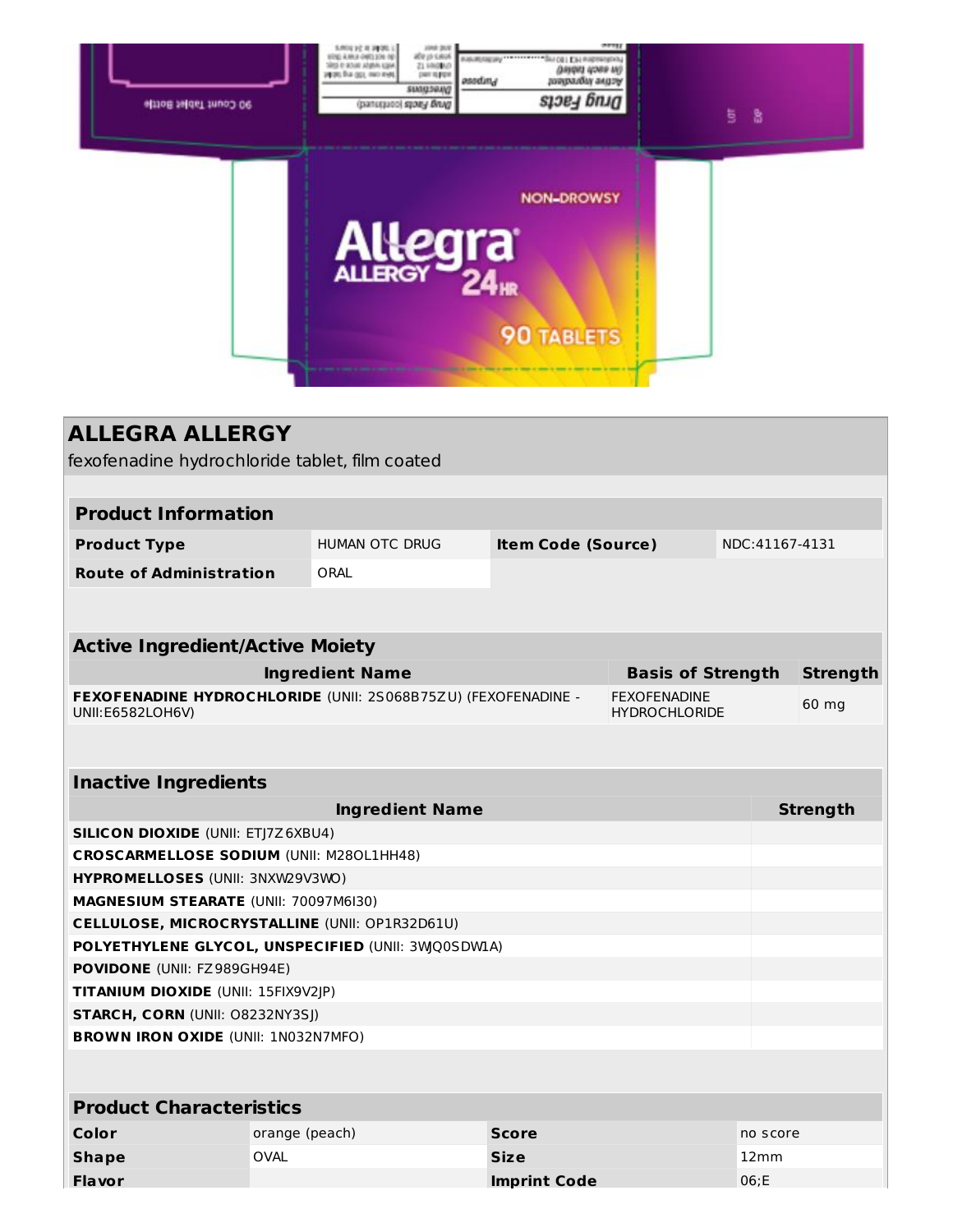|                              | <b>Contains</b>                                               |                                                            |                                       |                                     |  |  |  |
|------------------------------|---------------------------------------------------------------|------------------------------------------------------------|---------------------------------------|-------------------------------------|--|--|--|
|                              |                                                               |                                                            |                                       |                                     |  |  |  |
|                              | <b>Packaging</b>                                              |                                                            |                                       |                                     |  |  |  |
| #                            | <b>Item Code</b>                                              | <b>Package Description</b>                                 | <b>Marketing Start</b><br><b>Date</b> | <b>Marketing End</b><br><b>Date</b> |  |  |  |
| 1                            | NDC:41167-<br>4131-2                                          | 1 in 1 CARTON                                              | 03/03/2011                            |                                     |  |  |  |
| 1                            |                                                               | 12 in 1 BLISTER PACK; Type 0: Not a Combination<br>Product |                                       |                                     |  |  |  |
| $\overline{z}$               | NDC:41167-<br>4131-4                                          | 2 in 1 CARTON                                              | 03/03/2011                            |                                     |  |  |  |
| $\overline{2}$               |                                                               | 12 in 1 BLISTER PACK; Type 0: Not a Combination<br>Product |                                       |                                     |  |  |  |
| 3                            | NDC:41167-<br>4131-6                                          | 3 in 1 CARTON                                              | 03/02/2019                            |                                     |  |  |  |
| 3                            |                                                               | 12 in 1 BLISTER PACK; Type 0: Not a Combination<br>Product |                                       |                                     |  |  |  |
|                              |                                                               |                                                            |                                       |                                     |  |  |  |
| <b>Marketing Information</b> |                                                               |                                                            |                                       |                                     |  |  |  |
|                              | <b>Marketing</b><br>$C2$ + $\alpha$ $\alpha$ $\alpha$ $\beta$ | <b>Application Number or Monograph</b><br>$f$ itation      | <b>Marketing Start</b><br><b>Data</b> | <b>Marketing End</b><br><b>Data</b> |  |  |  |

| Marketing<br>Category | Application Number or Monograph<br>Citation | <b>Marketing Start</b><br>Date | Marketing End<br>Date |
|-----------------------|---------------------------------------------|--------------------------------|-----------------------|
| <b>NDA</b>            | NDA020872                                   | 03/03/2011                     |                       |
|                       |                                             |                                |                       |

| <b>ALLEGRA ALLERGY</b>                                                            |                        |                           |                                             |                |                 |
|-----------------------------------------------------------------------------------|------------------------|---------------------------|---------------------------------------------|----------------|-----------------|
| fexofenadine hydrochloride tablet, film coated                                    |                        |                           |                                             |                |                 |
|                                                                                   |                        |                           |                                             |                |                 |
| <b>Product Information</b>                                                        |                        |                           |                                             |                |                 |
| <b>Product Type</b>                                                               | <b>HUMAN OTC DRUG</b>  | <b>Item Code (Source)</b> |                                             | NDC:41167-4120 |                 |
| <b>Route of Administration</b>                                                    | ORAL                   |                           |                                             |                |                 |
|                                                                                   |                        |                           |                                             |                |                 |
|                                                                                   |                        |                           |                                             |                |                 |
| <b>Active Ingredient/Active Moiety</b>                                            |                        |                           |                                             |                |                 |
|                                                                                   | <b>Ingredient Name</b> |                           | <b>Basis of Strength</b>                    |                | <b>Strength</b> |
| FEXOFENADINE HYDROCHLORIDE (UNII: 2S068B75ZU) (FEXOFENADINE -<br>UNII:E6582LOH6V) |                        |                           | <b>FEXOFENADINE</b><br><b>HYDROCHLORIDE</b> |                | 180 mg          |
|                                                                                   |                        |                           |                                             |                |                 |
| <b>Inactive Ingredients</b>                                                       |                        |                           |                                             |                |                 |
|                                                                                   |                        |                           |                                             |                |                 |
|                                                                                   | <b>Ingredient Name</b> |                           |                                             |                | <b>Strength</b> |
| <b>SILICON DIOXIDE (UNII: ETJ7Z6XBU4)</b>                                         |                        |                           |                                             |                |                 |
| <b>CROSCARMELLOSE SODIUM (UNII: M280L1HH48)</b>                                   |                        |                           |                                             |                |                 |
| <b>HYPROMELLOSES (UNII: 3NXW29V3WO)</b>                                           |                        |                           |                                             |                |                 |
| MAGNESIUM STEARATE (UNII: 70097M6I30)                                             |                        |                           |                                             |                |                 |
| <b>CELLULOSE, MICROCRYSTALLINE (UNII: OP1R32D61U)</b>                             |                        |                           |                                             |                |                 |
| POLYETHYLENE GLYCOL, UNSPECIFIED (UNII: 3WQ0SDWIA)                                |                        |                           |                                             |                |                 |
| <b>POVIDONE</b> (UNII: FZ989GH94E)                                                |                        |                           |                                             |                |                 |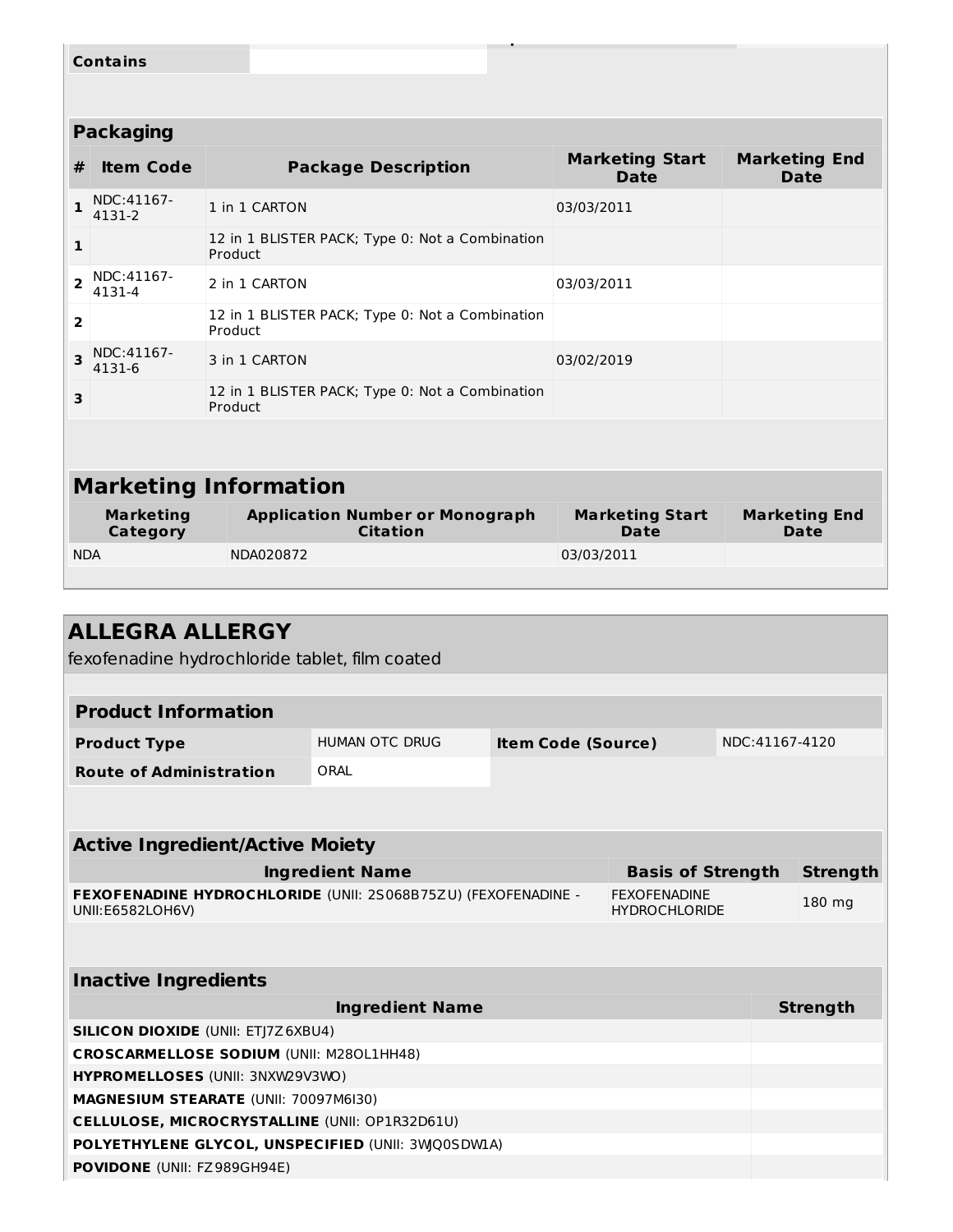| <b>STARCH, CORN (UNII: O8232NY3SJ)</b>     |                |                     |                  |  |  |  |  |
|--------------------------------------------|----------------|---------------------|------------------|--|--|--|--|
| <b>TITANIUM DIOXIDE (UNII: 15FIX9V2JP)</b> |                |                     |                  |  |  |  |  |
| <b>BROWN IRON OXIDE (UNII: 1N032N7MFO)</b> |                |                     |                  |  |  |  |  |
|                                            |                |                     |                  |  |  |  |  |
| <b>Product Characteristics</b>             |                |                     |                  |  |  |  |  |
| Color                                      | orange (peach) | <b>Score</b>        | no score         |  |  |  |  |
| <b>Shape</b>                               | <b>OVAL</b>    | <b>Size</b>         | 17 <sub>mm</sub> |  |  |  |  |
| Flavor                                     |                | <b>Imprint Code</b> | 018;E            |  |  |  |  |
| <b>Contains</b>                            |                |                     |                  |  |  |  |  |

# **Packaging**

| #                       | <b>Item Code</b>             | <b>Package Description</b>                                           | <b>Marketing Start</b><br><b>Date</b> | <b>Marketing End</b><br><b>Date</b> |  |  |  |  |
|-------------------------|------------------------------|----------------------------------------------------------------------|---------------------------------------|-------------------------------------|--|--|--|--|
| 1                       | NDC:41167-<br>4120-1         | 1 in 1 CARTON                                                        | 03/03/2011                            |                                     |  |  |  |  |
| 1                       |                              | 2 in 1 BLISTER PACK; Type 0: Not a Combination<br>Product            |                                       |                                     |  |  |  |  |
| $\overline{2}$          | NDC:41167-<br>4120-0         | 1 in 1 CARTON                                                        | 03/03/2011                            |                                     |  |  |  |  |
| 2                       |                              | 5 in 1 BLISTER PACK; Type 0: Not a Combination<br>Product            |                                       |                                     |  |  |  |  |
| 3                       | NDC:41167-<br>4120-2         | 3 in 1 CARTON                                                        | 03/03/2011                            |                                     |  |  |  |  |
| 3                       |                              | 5 in 1 BLISTER PACK; Type 0: Not a Combination<br>Product            |                                       |                                     |  |  |  |  |
| 4                       | NDC:41167-<br>4120-3         | 1 in 1 CARTON                                                        | 03/03/2011                            |                                     |  |  |  |  |
| 4                       |                              | 30 in 1 BOTTLE, PLASTIC; Type 0: Not a<br><b>Combination Product</b> |                                       |                                     |  |  |  |  |
| 5                       | NDC:41167-<br>4120-4         | 1 in 1 CARTON                                                        | 03/03/2011                            |                                     |  |  |  |  |
| 5                       |                              | 45 in 1 BOTTLE, PLASTIC; Type 0: Not a<br><b>Combination Product</b> |                                       |                                     |  |  |  |  |
| 6                       | NDC: 41167-<br>4120-5        | 2 in 1 CARTON                                                        | 03/03/2011                            |                                     |  |  |  |  |
| 6                       |                              | 45 in 1 BOTTLE, PLASTIC; Type 0: Not a<br><b>Combination Product</b> |                                       |                                     |  |  |  |  |
| $\overline{\mathbf{z}}$ | NDC:41167-<br>4120-6         | 1 in 1 CARTON                                                        | 03/03/2011                            |                                     |  |  |  |  |
| $\overline{7}$          |                              | 70 in 1 BOTTLE, PLASTIC; Type 0: Not a<br><b>Combination Product</b> |                                       |                                     |  |  |  |  |
|                         |                              |                                                                      |                                       |                                     |  |  |  |  |
|                         |                              | <b>Marketing Information</b>                                         |                                       |                                     |  |  |  |  |
|                         | <b>Marketing</b><br>Category | <b>Application Number or Monograph</b><br><b>Citation</b>            | <b>Marketing Start</b><br>Date        | <b>Marketing End</b><br><b>Date</b> |  |  |  |  |
| <b>NDA</b>              |                              | NDA020872                                                            | 03/03/2011                            |                                     |  |  |  |  |

# **ALLEGRA ALLERGY**

fexofenadine hydrochloride tablet, film coated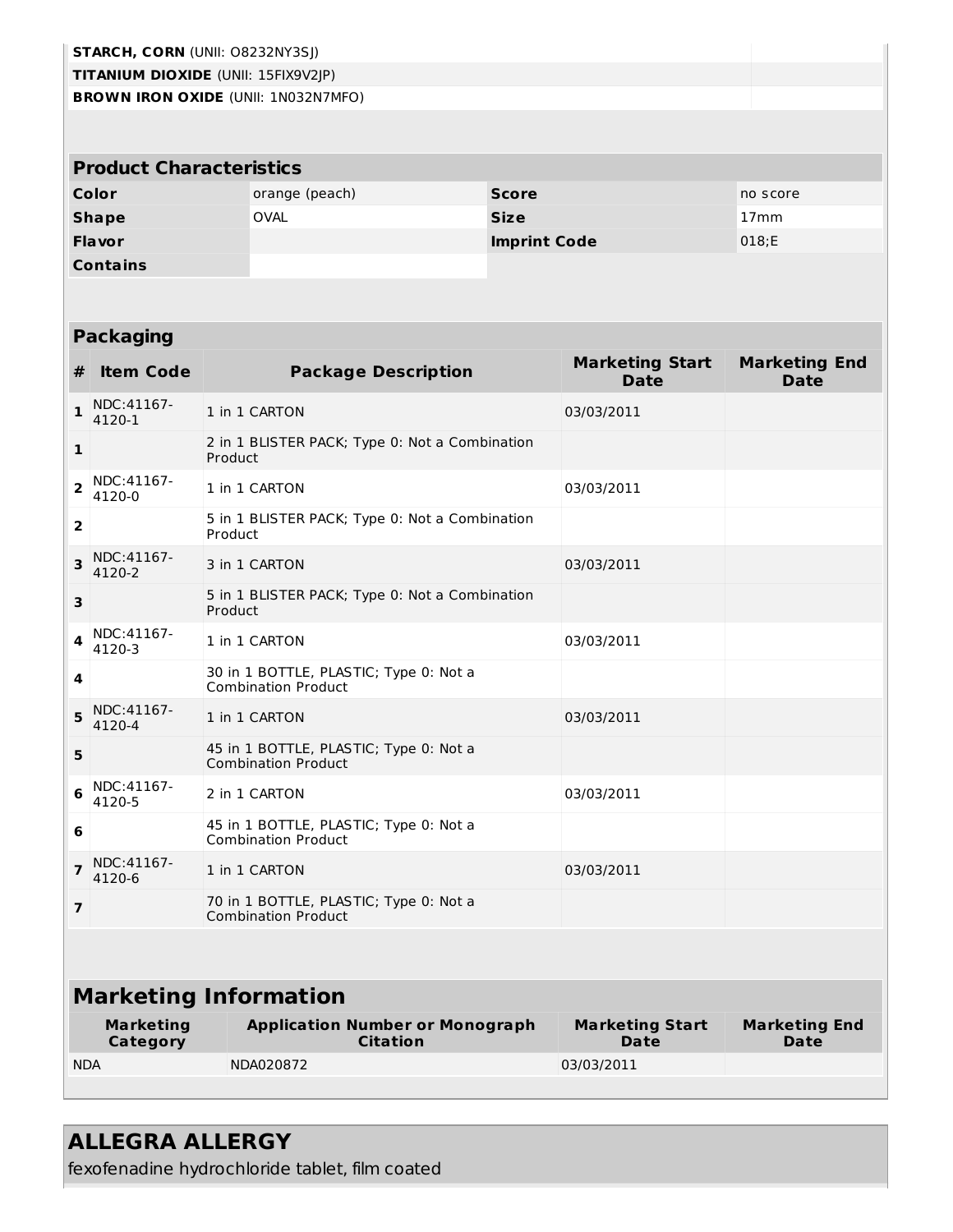|                          | <b>Product Information</b>                 |                            |                                                                                                      |                           |            |                                             |                |                                     |  |
|--------------------------|--------------------------------------------|----------------------------|------------------------------------------------------------------------------------------------------|---------------------------|------------|---------------------------------------------|----------------|-------------------------------------|--|
|                          | <b>Product Type</b>                        |                            | HUMAN OTC DRUG                                                                                       | <b>Item Code (Source)</b> |            |                                             | NDC:41167-4121 |                                     |  |
|                          | <b>Route of Administration</b>             |                            | ORAL                                                                                                 |                           |            |                                             |                |                                     |  |
|                          |                                            |                            |                                                                                                      |                           |            |                                             |                |                                     |  |
|                          |                                            |                            |                                                                                                      |                           |            |                                             |                |                                     |  |
|                          | <b>Active Ingredient/Active Moiety</b>     |                            |                                                                                                      |                           |            |                                             |                |                                     |  |
|                          |                                            |                            | <b>Ingredient Name</b>                                                                               |                           |            | <b>Basis of Strength</b>                    |                | <b>Strength</b>                     |  |
|                          | UNII:E6582LOH6V)                           |                            | FEXOFENADINE HYDROCHLORIDE (UNII: 2S068B75ZU) (FEXOFENADINE -                                        |                           |            | <b>FEXOFENADINE</b><br><b>HYDROCHLORIDE</b> |                | 180 mg                              |  |
|                          |                                            |                            |                                                                                                      |                           |            |                                             |                |                                     |  |
|                          |                                            |                            |                                                                                                      |                           |            |                                             |                |                                     |  |
|                          | <b>Inactive Ingredients</b>                |                            |                                                                                                      |                           |            |                                             |                |                                     |  |
|                          |                                            |                            | <b>Ingredient Name</b>                                                                               |                           |            |                                             |                | <b>Strength</b>                     |  |
|                          | <b>SILICON DIOXIDE (UNII: ETJ7Z6XBU4)</b>  |                            |                                                                                                      |                           |            |                                             |                |                                     |  |
|                          |                                            |                            | <b>CROSCARMELLOSE SODIUM (UNII: M280L1HH48)</b>                                                      |                           |            |                                             |                |                                     |  |
|                          | HYPROMELLOSES (UNII: 3NXW29V3WO)           |                            |                                                                                                      |                           |            |                                             |                |                                     |  |
|                          | MAGNESIUM STEARATE (UNII: 70097M6I30)      |                            |                                                                                                      |                           |            |                                             |                |                                     |  |
|                          |                                            |                            | CELLULOSE, MICROCRYSTALLINE (UNII: OP1R32D61U)<br>POLYETHYLENE GLYCOL, UNSPECIFIED (UNII: 3WQ0SDWIA) |                           |            |                                             |                |                                     |  |
|                          | <b>POVIDONE</b> (UNII: FZ989GH94E)         |                            |                                                                                                      |                           |            |                                             |                |                                     |  |
|                          | <b>STARCH, CORN (UNII: O8232NY3SJ)</b>     |                            |                                                                                                      |                           |            |                                             |                |                                     |  |
|                          | TITANIUM DIOXIDE (UNII: 15FIX9V2JP)        |                            |                                                                                                      |                           |            |                                             |                |                                     |  |
|                          | <b>BROWN IRON OXIDE (UNII: 1N032N7MFO)</b> |                            |                                                                                                      |                           |            |                                             |                |                                     |  |
|                          |                                            |                            |                                                                                                      |                           |            |                                             |                |                                     |  |
|                          |                                            |                            |                                                                                                      |                           |            |                                             |                |                                     |  |
|                          | <b>Product Characteristics</b>             |                            |                                                                                                      |                           |            |                                             |                |                                     |  |
|                          | Color                                      | orange (peach)             |                                                                                                      | <b>Score</b>              |            |                                             | no score       |                                     |  |
|                          | <b>Shape</b>                               | <b>OVAL</b>                |                                                                                                      | <b>Size</b>               |            |                                             | 17mm           |                                     |  |
|                          | Flavor                                     |                            |                                                                                                      | <b>Imprint Code</b>       |            |                                             | 018;E          |                                     |  |
|                          | Contains                                   |                            |                                                                                                      |                           |            |                                             |                |                                     |  |
|                          |                                            |                            |                                                                                                      |                           |            |                                             |                |                                     |  |
|                          |                                            |                            |                                                                                                      |                           |            |                                             |                |                                     |  |
|                          | <b>Packaging</b>                           |                            |                                                                                                      |                           |            |                                             |                |                                     |  |
| #                        | <b>Item Code</b>                           |                            | <b>Package Description</b>                                                                           |                           |            | <b>Marketing Start</b><br><b>Date</b>       |                | <b>Marketing End</b><br><b>Date</b> |  |
| 1                        | NDC:41167-<br>4121-2                       | 2 in 1 POUCH               |                                                                                                      |                           | 03/03/2011 |                                             | 02/18/2020     |                                     |  |
| 1                        |                                            | Product                    | 1 in 1 BLISTER PACK; Type 0: Not a Combination                                                       |                           |            |                                             |                |                                     |  |
| $\overline{\mathbf{2}}$  | NDC:41167-<br>4121-3                       | 2 in 1 PACKAGE             |                                                                                                      |                           | 03/03/2011 |                                             | 11/03/2018     |                                     |  |
| $\overline{2}$           |                                            | Product                    | 1 in 1 BLISTER PACK; Type 0: Not a Combination                                                       |                           |            |                                             |                |                                     |  |
| 3                        | NDC:41167-<br>4121-6                       | 1 in 1 CARTON              |                                                                                                      |                           | 03/03/2011 |                                             | 04/04/2017     |                                     |  |
| 3                        |                                            | <b>Combination Product</b> | 37 in 1 BOTTLE, PLASTIC; Type 0: Not a                                                               |                           |            |                                             |                |                                     |  |
| 4                        | NDC:41167-<br>4121-7                       | 1 in 1 CARTON              |                                                                                                      |                           | 03/03/2011 |                                             | 03/03/2017     |                                     |  |
| $\overline{\phantom{a}}$ |                                            |                            | 54 in 1 BOTTLE, PLASTIC; Type 0: Not a                                                               |                           |            |                                             |                |                                     |  |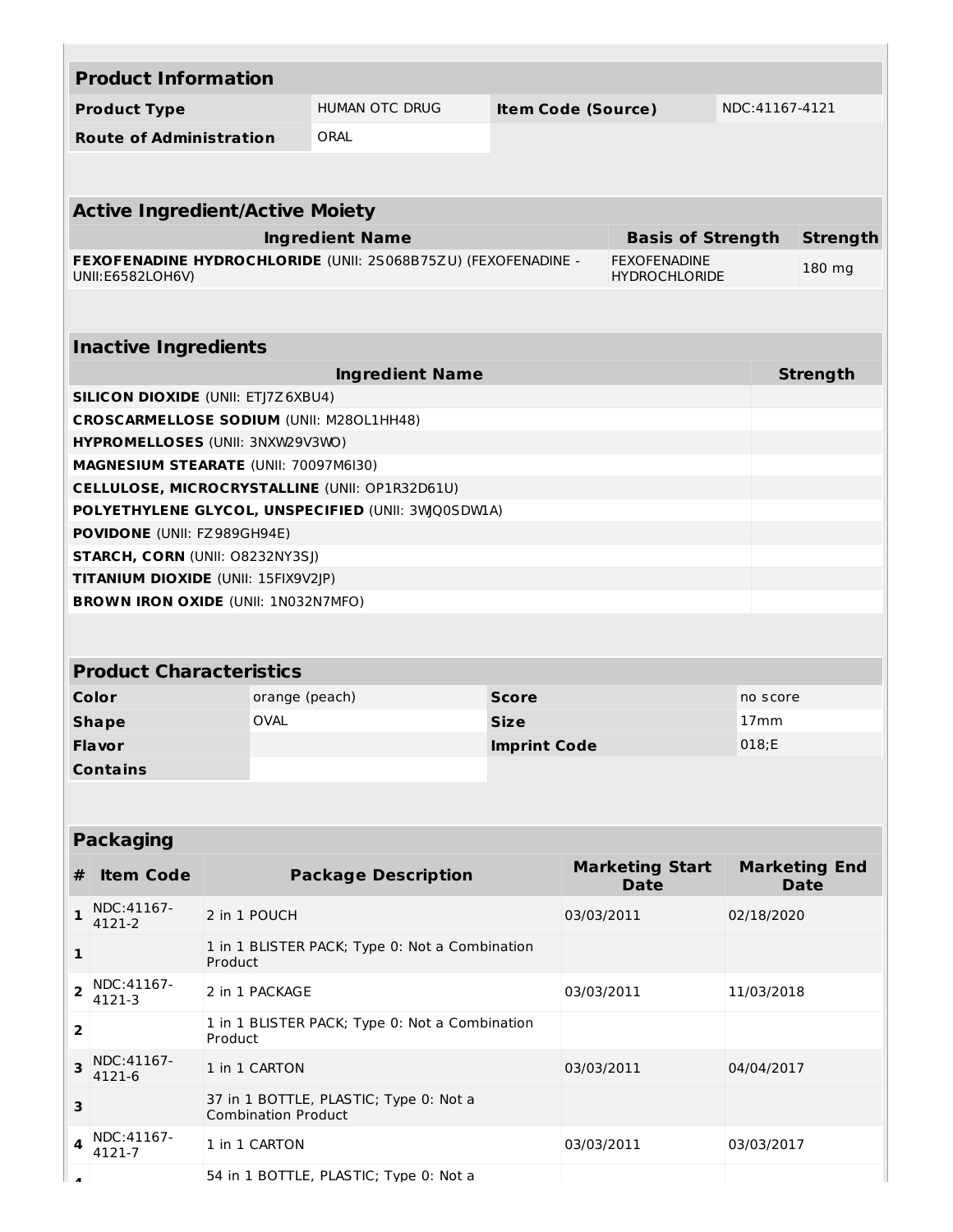| 4              |                              | <b>Combination Product</b>                                           |                                       |                                     |
|----------------|------------------------------|----------------------------------------------------------------------|---------------------------------------|-------------------------------------|
| 5              | NDC:41167-<br>4121-4         | 1 in 1 CARTON                                                        | 03/03/2011                            |                                     |
| 5              |                              | 40 in 1 BOTTLE, PLASTIC; Type 0: Not a<br><b>Combination Product</b> |                                       |                                     |
| 6              | NDC:41167-<br>4121-5         | 2 in 1 CARTON                                                        | 03/03/2011                            | 02/01/2018                          |
| 6              |                              | 30 in 1 BOTTLE, PLASTIC; Type 0: Not a<br><b>Combination Product</b> |                                       |                                     |
| $\overline{7}$ | NDC:41167-<br>4121-0         | 1 in 1 PACKAGE                                                       | 03/03/2011                            | 02/18/2020                          |
| 7              |                              | 1 in 1 BLISTER PACK; Type 0: Not a Combination<br>Product            |                                       |                                     |
| 8              | NDC:41167-<br>4121-1         | 1 in 1 CARTON                                                        | 06/01/2021                            |                                     |
| 8              |                              | 60 in 1 BOTTLE; Type 0: Not a Combination Product                    |                                       |                                     |
|                |                              |                                                                      |                                       |                                     |
|                |                              | <b>Marketing Information</b>                                         |                                       |                                     |
|                | <b>Marketing</b><br>Category | <b>Application Number or Monograph</b><br><b>Citation</b>            | <b>Marketing Start</b><br><b>Date</b> | <b>Marketing End</b><br><b>Date</b> |
| <b>NDA</b>     |                              | NDA020872                                                            | 03/03/2011                            |                                     |
|                |                              |                                                                      |                                       |                                     |

| <b>ALLEGRA ALLERGY</b>                                                            |                                            |                           |                                             |                |                 |  |  |
|-----------------------------------------------------------------------------------|--------------------------------------------|---------------------------|---------------------------------------------|----------------|-----------------|--|--|
| fexofenadine hydrochloride tablet, film coated                                    |                                            |                           |                                             |                |                 |  |  |
|                                                                                   |                                            |                           |                                             |                |                 |  |  |
| <b>Product Information</b>                                                        |                                            |                           |                                             |                |                 |  |  |
| <b>Product Type</b>                                                               | HUMAN OTC DRUG                             | <b>Item Code (Source)</b> |                                             | NDC:41167-4124 |                 |  |  |
| <b>Route of Administration</b>                                                    | ORAL                                       |                           |                                             |                |                 |  |  |
|                                                                                   |                                            |                           |                                             |                |                 |  |  |
|                                                                                   |                                            |                           |                                             |                |                 |  |  |
| <b>Active Ingredient/Active Moiety</b>                                            |                                            |                           |                                             |                |                 |  |  |
|                                                                                   | <b>Ingredient Name</b>                     |                           | <b>Basis of Strength</b>                    |                | <b>Strength</b> |  |  |
| FEXOFENADINE HYDROCHLORIDE (UNII: 2S068B75ZU) (FEXOFENADINE -<br>UNII:E6582LOH6V) |                                            |                           | <b>FEXOFENADINE</b><br><b>HYDROCHLORIDE</b> |                | 180 mg          |  |  |
|                                                                                   |                                            |                           |                                             |                |                 |  |  |
| <b>Inactive Ingredients</b>                                                       |                                            |                           |                                             |                |                 |  |  |
|                                                                                   | <b>Ingredient Name</b>                     |                           |                                             |                | <b>Strength</b> |  |  |
| <b>SILICON DIOXIDE (UNII: ETJ7Z6XBU4)</b>                                         |                                            |                           |                                             |                |                 |  |  |
| <b>CROSCARMELLOSE SODIUM (UNII: M280L1HH48)</b>                                   |                                            |                           |                                             |                |                 |  |  |
| HYPROMELLOSES (UNII: 3NXW29V3WO)                                                  |                                            |                           |                                             |                |                 |  |  |
| MAGNESIUM STEARATE (UNII: 70097M6I30)                                             |                                            |                           |                                             |                |                 |  |  |
| <b>CELLULOSE, MICROCRYSTALLINE (UNII: OP1R32D61U)</b>                             |                                            |                           |                                             |                |                 |  |  |
| POLYETHYLENE GLYCOL, UNSPECIFIED (UNII: 3WQ0SDWIA)                                |                                            |                           |                                             |                |                 |  |  |
| POVIDONE (UNII: FZ989GH94E)                                                       |                                            |                           |                                             |                |                 |  |  |
|                                                                                   | <b>STARCH, CORN (UNII: O8232NY3SJ)</b>     |                           |                                             |                |                 |  |  |
| <b>TITANIUM DIOXIDE (UNII: 15FIX9V2JP)</b>                                        |                                            |                           |                                             |                |                 |  |  |
|                                                                                   | <b>BROWN IRON OXIDE (UNII: 1N032N7MFO)</b> |                           |                                             |                |                 |  |  |